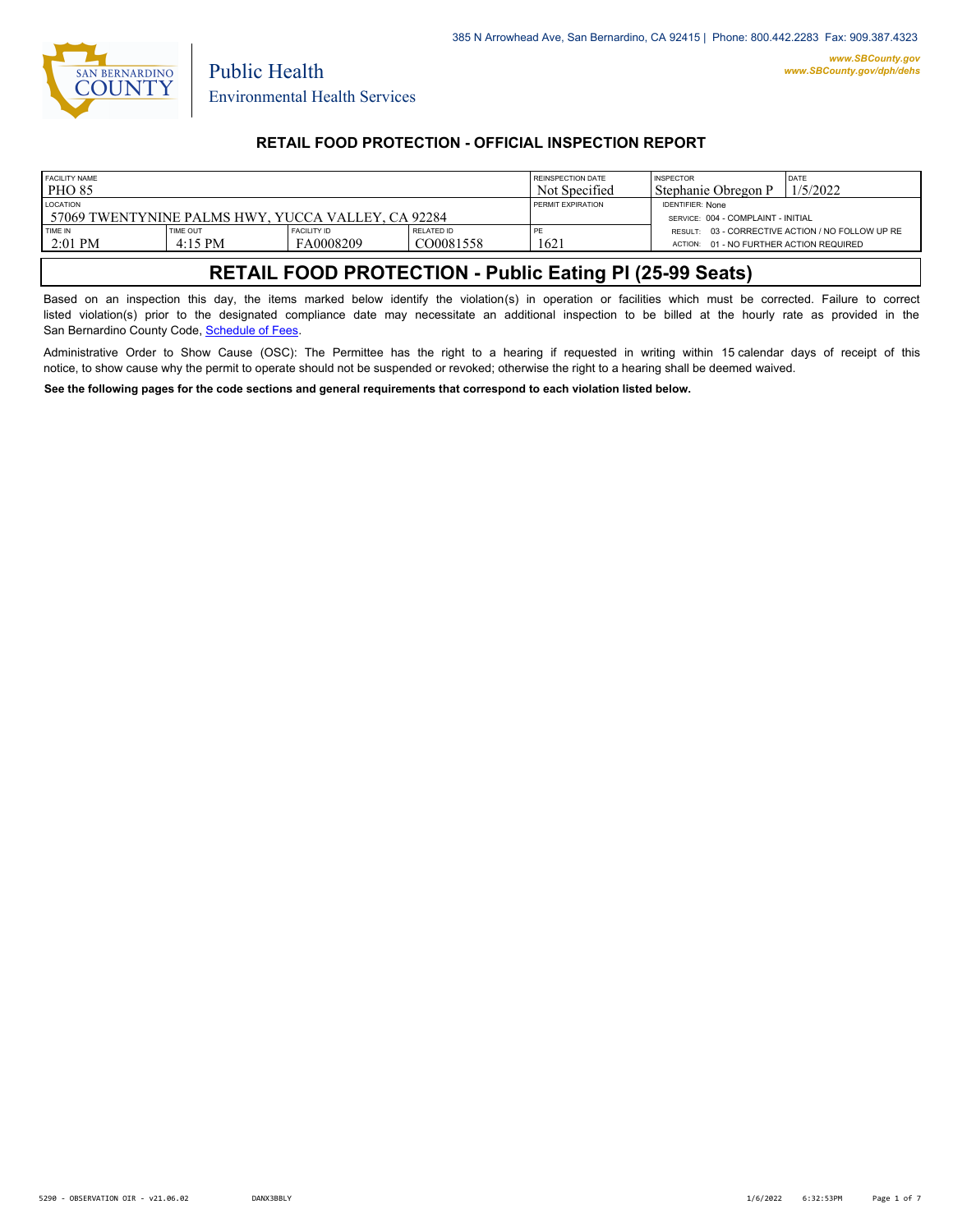

Environmental Health Services

Public Health

## **RETAIL FOOD PROTECTION - OFFICIAL INSPECTION REPORT**

| <b>FACILITY NAME</b><br><b>PHO 85</b>                                                                                               | DATE<br>1512022<br>17372022                   |
|-------------------------------------------------------------------------------------------------------------------------------------|-----------------------------------------------|
| LOCATION<br>.92284<br><b>HWY</b><br>57069<br>) TWENTYNINE<br><b>TTT.</b><br>$\sim$ VALLL.<br><b>PALMS</b><br>$^{\prime}$ H $\prime$ | <b>INSPECTOR</b><br>Stephanie Obregon Padilla |

 **16K997 Foodborne Illness Complaint Inspection**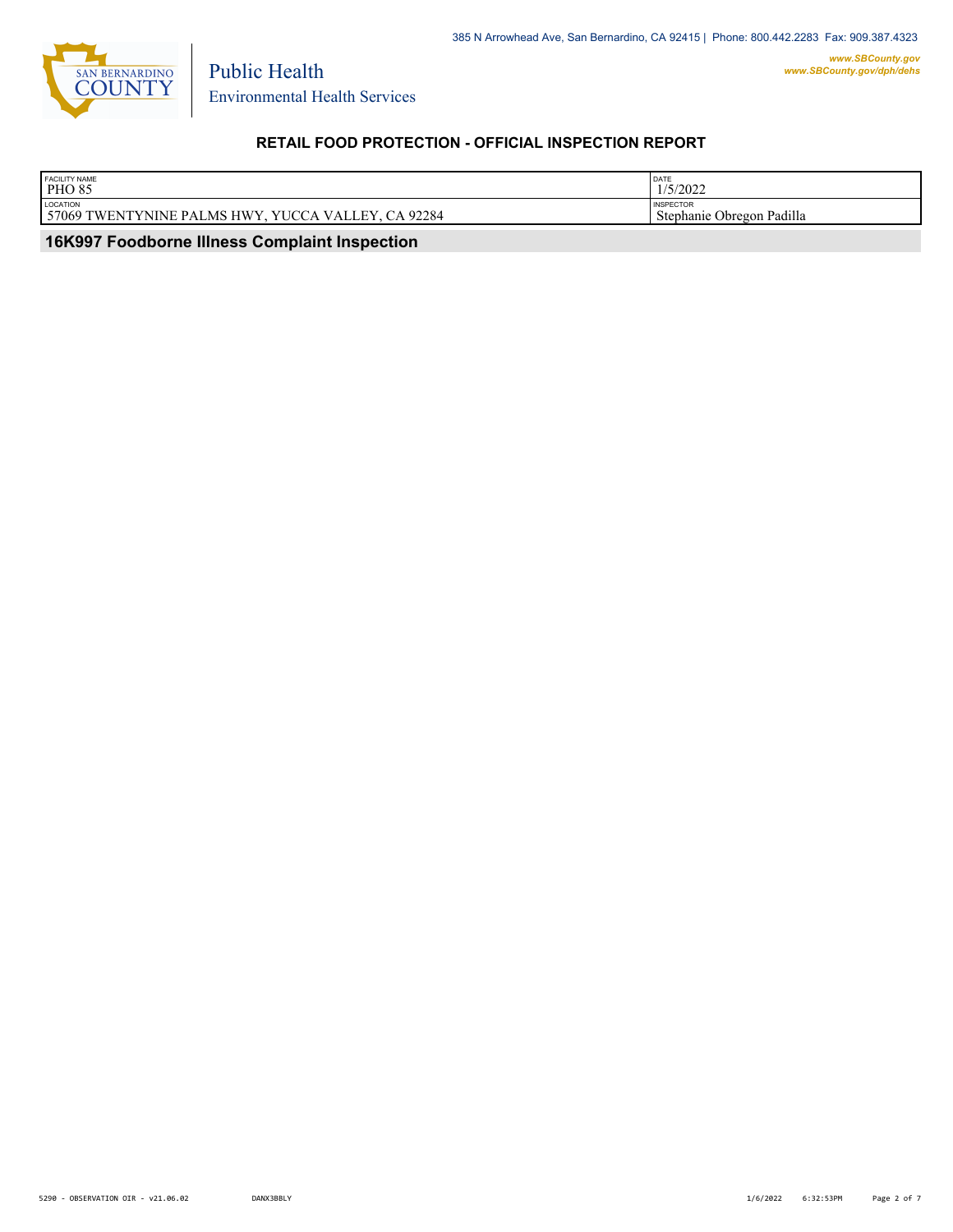

## **RETAIL FOOD PROTECTION - OFFICIAL INSPECTION REPORT**

| <b>FACILITY NAME</b><br><b>PHO 85</b>                                                                                                                                                                                                                                                                                                          |                                                                                                                                                                                                                                                                                                                                                                                                                                                                                                                                                                                                                                                                                                                                                                                                                                                                                                                                                                                   | DATE<br>1/5/2022                                                                                                                                                                                                           |
|------------------------------------------------------------------------------------------------------------------------------------------------------------------------------------------------------------------------------------------------------------------------------------------------------------------------------------------------|-----------------------------------------------------------------------------------------------------------------------------------------------------------------------------------------------------------------------------------------------------------------------------------------------------------------------------------------------------------------------------------------------------------------------------------------------------------------------------------------------------------------------------------------------------------------------------------------------------------------------------------------------------------------------------------------------------------------------------------------------------------------------------------------------------------------------------------------------------------------------------------------------------------------------------------------------------------------------------------|----------------------------------------------------------------------------------------------------------------------------------------------------------------------------------------------------------------------------|
| LOCATION                                                                                                                                                                                                                                                                                                                                       |                                                                                                                                                                                                                                                                                                                                                                                                                                                                                                                                                                                                                                                                                                                                                                                                                                                                                                                                                                                   | <b>INSPECTOR</b>                                                                                                                                                                                                           |
| 57069 TWENTYNINE PALMS HWY, YUCCA VALLEY, CA 92284                                                                                                                                                                                                                                                                                             |                                                                                                                                                                                                                                                                                                                                                                                                                                                                                                                                                                                                                                                                                                                                                                                                                                                                                                                                                                                   | Stephanie Obregon Padilla                                                                                                                                                                                                  |
| <b>Compliance Date: Not Specified</b><br>Reference - HSC                                                                                                                                                                                                                                                                                       | Inspector Comments: The purpose of this visit was to conduct a foodborne illness complaint inspection.<br>FBI INVESTIGATION:<br>This summary epidemiological investigation is being conducted as a result of an alleged foodborne illness<br>complaint, #CO0081558, wherein one individual reported illness.<br>AS PER COMPLAINANT:<br>Number of sick persons: 1<br>1) TYPE OF FOOD(S) EATEN AT FACILITY: Soup<br>2) DAY, DATE AND TIME COMPLAINANT ATE AT FACILITY: Unknown<br>3) DAY, DATE AND TIME SYMPTOMS BEGAN: Unknown<br>4) SYMPTOMS COMPLAINANT EXPERIENCED: Unknown<br>5) STILL EXPERIENCING SYMPTOMS? Unknown<br>IF NO, WHEN SYMPTOMS ENDED? N/A<br>6) MEDICAL ATTENTION SOUGHT? Unknown<br>IF YES, WHEN AND WHERE MEDICAL ATTENTION WAS SOUGHT: N/A<br>7) OTHER PEOPLE ASSOCIATED WITH COMPLAINANT (FAMILY, FRIENDS, CO-WORKERS, ETC.) SICK /<br>HAVE SIMILAR SYMPTOMS AFTER EATING AT SAME FACILITY? Unknown<br>IF YES, NUMBER OF PEOPLE SICK AND WHAT THEY ATE: N/A |                                                                                                                                                                                                                            |
|                                                                                                                                                                                                                                                                                                                                                |                                                                                                                                                                                                                                                                                                                                                                                                                                                                                                                                                                                                                                                                                                                                                                                                                                                                                                                                                                                   |                                                                                                                                                                                                                            |
|                                                                                                                                                                                                                                                                                                                                                | <b>FACILITY INFORMATION:</b><br>the facility to inform them about a family member becoming ill after consuming the soup.<br>- Other foodborne illness complaints received by this facility: No                                                                                                                                                                                                                                                                                                                                                                                                                                                                                                                                                                                                                                                                                                                                                                                    | The food facility owner was interviewed and the following information was provided and /or observed:<br>- Facility aware of this complaint: Yes, according to the owner. The owner stated that the complainant contacted   |
| HEALTH/HABITS OF EMPLOYEE(S) PREPARING FOOD:<br>- Employee(s) ill recently: No, according to the owner<br>- Employees with sores/boils/cuts or abrasions: Not Observed<br>- Signs of employee's eating/drinking: Not Observed<br>- Tobacco usage: Not Observed<br>- Dirty outer garments: Not Observed<br>Retail Food Code, Section 113949.5). |                                                                                                                                                                                                                                                                                                                                                                                                                                                                                                                                                                                                                                                                                                                                                                                                                                                                                                                                                                                   | NOTE: The Person-In-Charge shall notify this Agency when he or she is aware that two or more food<br>employees are concurrently experiencing symptoms associated with an acute gastrointestinal illness (California        |
|                                                                                                                                                                                                                                                                                                                                                | <b>HAND WASHING:</b><br>in both the men's and women's restrooms.<br>- Adequate hand washing practices observed: Yes                                                                                                                                                                                                                                                                                                                                                                                                                                                                                                                                                                                                                                                                                                                                                                                                                                                               | - Hand washing sinks/supplies: Hand soap, paper towels, and hot water (120F+) at the hand sink.<br>- Employee/customer restroom hand washing sinks/supplies: Hand soap, paper towels, and hot water (120F+)                |
|                                                                                                                                                                                                                                                                                                                                                | OTHER SINKS/EQUIPMENT:<br>- 3-compartment sink: Chlorine sanitizer (200 ppm) and hot water (120F+).<br>- 3-compartment preparation sink: Hot water (120F+)<br>- Janitorial area: Hot water (120F+)                                                                                                                                                                                                                                                                                                                                                                                                                                                                                                                                                                                                                                                                                                                                                                                |                                                                                                                                                                                                                            |
|                                                                                                                                                                                                                                                                                                                                                | SANITIZING PROCEDURES & CHEMICAL STORAGE:<br>- Wiping towels sanitizer level: Not observed<br>- Chemicals stored separate from food and/or food contact surfaces: Yes                                                                                                                                                                                                                                                                                                                                                                                                                                                                                                                                                                                                                                                                                                                                                                                                             |                                                                                                                                                                                                                            |
|                                                                                                                                                                                                                                                                                                                                                | FOOD STORAGE & UTENSILS/EQUIPMENT:<br>- Food stored properly: No<br>- Approved equipment/utensils used: No<br>- Holding temperature(s) of suspect food(s):<br>- Raw beef at 29F<br>- Cooked beef at 41F<br>- Raw chicken at 40F<br>- Cooked potatoes at 39F                                                                                                                                                                                                                                                                                                                                                                                                                                                                                                                                                                                                                                                                                                                       | Measured the internal temperature of the following potentially hazardous food stored in the Maximum up-right<br>refrigerator (measured ambient temperature at 40F) located across from the 3-compartment preparation sink: |
| cooler (measured ambient temperature at 34F) located across from the cooking line:<br>- Meat balls at 37F                                                                                                                                                                                                                                      |                                                                                                                                                                                                                                                                                                                                                                                                                                                                                                                                                                                                                                                                                                                                                                                                                                                                                                                                                                                   | Measured the internal temperature of the following potentially hazardous food stored in the reach-in preparation                                                                                                           |

- Cooked shrimp at 37F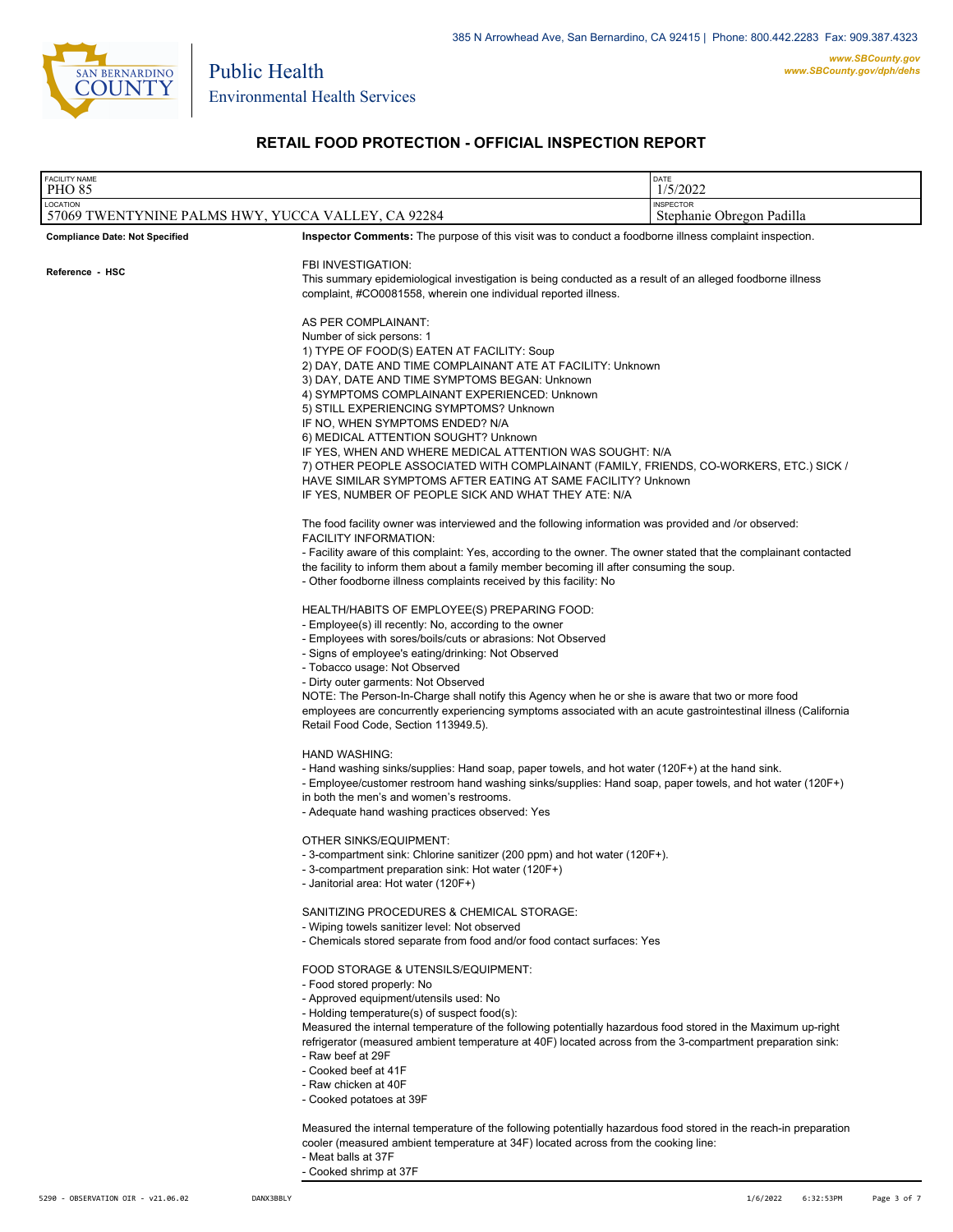

Environmental Health Services

Public Health

### **RETAIL FOOD PROTECTION - OFFICIAL INSPECTION REPORT**

| <b>FACILITY NAME</b>                               | <b>DATE</b>               |
|----------------------------------------------------|---------------------------|
| <b>PHO 85</b>                                      | 1/5/2022                  |
| LOCATION                                           | <b>INSPECTOR</b>          |
| 57069 TWENTYNINE PALMS HWY, YUCCA VALLEY, CA 92284 | Stephanie Obregon Padilla |
| - Raw chicken at 40F<br>- Raw beef at 29F          |                           |

FOOD PREPARATION DETAILS:

According to the owner:

Supplier: T & S Food Supply, Inc.

All potentially hazardous food is inspected upon delivery and stored in the upright freezers.

#### Chicken Pho:

- Chicken is thawed under cold running water, sliced, and then stored in the freezers and the preparation cooler
- to hold at an internal temperature of 41F and below.
- Chicken is cooked to an internal temperature of 165F. - Rice stick noodles are cooked separate and to order.
- 
- Chicken and noodles are served with raw onion and cilantro.
- Cilantro is washed at the facility.

#### Beef Pho:

- Beef is thawed under cold running water, sliced, and then stored in the freezer and the preparation cooler to hold at an internal temperature of 41F and below.

- Beef is cooked to an internal temperature of 155F.
- Rice stick noodles are cooked separate and to order.
- Cilantro is washed at the facility.

#### Beef and Meat Balls Pho:

- Beef is thawed under cold running water, sliced, and then stored in the freezer and the preparation cooler to hold at an internal temperature of 41F and below.

- Beef is cooked to an internal temperature of 155F.

- Meat balls are delivered precooked and stored in the freezer and the preparation cooler to hold at an internal temperature of 41F and below.

- Meat balls are reheated to order.

- Rice stick noodles are cooked separate and to order.

- Beef, meat balls, and noodles are served with raw onion and cilantro.

- Cilantro is washed at facility.

#### FINDINGS:

THE OWNER WAS INTERVIEWED AND STATED THE FOLLOWING:

- No new employees have recently been hired in the last couple of weeks.

- No employees have recently reported sick.

- The main food distribution company for this facility has not recently changed.

- There has not been a recent loss of power at this facility.

- There has not been a recent loss of hot water at this facility.

- A list of employees that worked the day of this complaint is available upon request.

- It is the policy of this facility that any employee that is sick is immediately sent home or does not come in to work if they show outward signs of illness.

- It is the policy of this facility that employees are required to wash hands when changing tasks, prior to donning gloves, and anytime hands become contaminated.

### RESULT(S):

Complaint closed. A routine inspection was conducted on this date.

**Description:** A foodborne illness complaint report has been received by Environmental Health.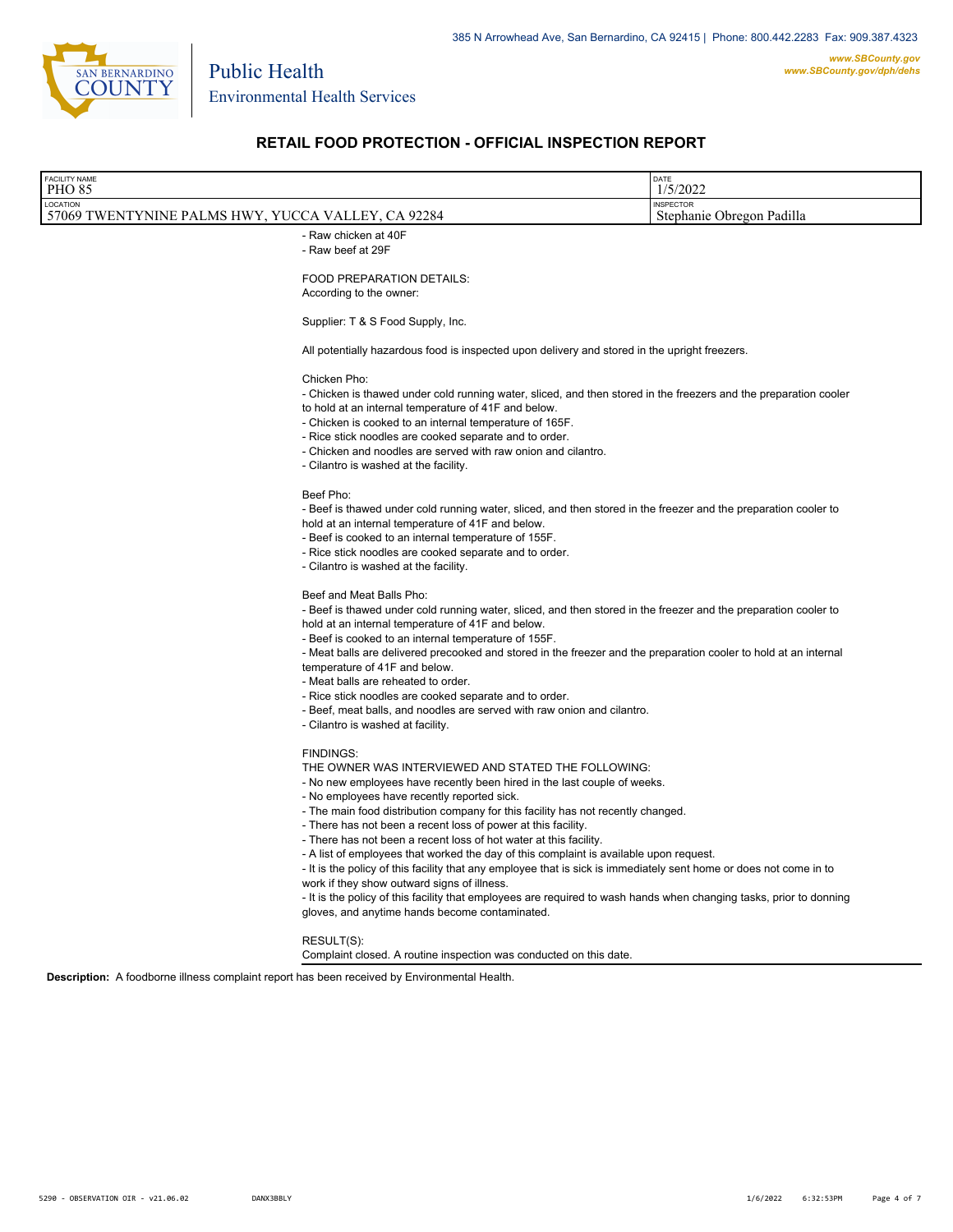

## **RETAIL FOOD PROTECTION - OFFICIAL INSPECTION REPORT**

| <b>FACILITY NAME</b><br><b>PHO 85</b>                                                                               |                                                                                                                                                                                                                                                                                                                                                                                                                                                                                                                                                                                                                                                                                                                                                                                                                                                                                                                                                                                                                                                                                                                                                                                                                                                                                                                                                                                                                                     | DATE<br>1/5/2022                              |
|---------------------------------------------------------------------------------------------------------------------|-------------------------------------------------------------------------------------------------------------------------------------------------------------------------------------------------------------------------------------------------------------------------------------------------------------------------------------------------------------------------------------------------------------------------------------------------------------------------------------------------------------------------------------------------------------------------------------------------------------------------------------------------------------------------------------------------------------------------------------------------------------------------------------------------------------------------------------------------------------------------------------------------------------------------------------------------------------------------------------------------------------------------------------------------------------------------------------------------------------------------------------------------------------------------------------------------------------------------------------------------------------------------------------------------------------------------------------------------------------------------------------------------------------------------------------|-----------------------------------------------|
| LOCATION<br>57069 TWENTYNINE PALMS HWY, YUCCA VALLEY, CA 92284                                                      |                                                                                                                                                                                                                                                                                                                                                                                                                                                                                                                                                                                                                                                                                                                                                                                                                                                                                                                                                                                                                                                                                                                                                                                                                                                                                                                                                                                                                                     | <b>INSPECTOR</b><br>Stephanie Obregon Padilla |
| 16K007 Proper hot and cold holding temperatures                                                                     |                                                                                                                                                                                                                                                                                                                                                                                                                                                                                                                                                                                                                                                                                                                                                                                                                                                                                                                                                                                                                                                                                                                                                                                                                                                                                                                                                                                                                                     |                                               |
| <b>Compliance Date: Not Specified</b><br>Not In Compliance<br>Violation Reference - HSC - 113996, 113998,<br>114037 | Inspector Comments: (1) Measured the internal temperature of raw chicken at 43F to 47F stored in the<br>3-compartment preparation sink. Observed no active preparation at this time. The owner stated that the chicken<br>was being portioned approximately ten (10) minutes prior to questioning.<br>Ensure that potentially hazardous foods (PHFs) are held at or below 41 degrees F or at above 135 degrees F.<br>Corrected on site. The owner placed the chicken in the up-right freezer.<br>(2) Measured cooked white rice at 65F stored in the 3-compartment preparation sink. The owner stated that the<br>rice was partially cooked approximately 15 minutes prior to questioning.<br>Ensure that all potentially hazardous foods are held at or below 41 degrees F or at above 135 degrees F.<br>Corrected on site. The owner placed the rice in the up-right refrigerator.<br>(3) Measured the internal temperature of chili sauce at 43F to 49F stored in the upright refrigerator (measured<br>the ambient temperature at 48F) that is located across from the 3-compartment warewashing sink. The owner<br>stated that the chili sauce is cooked/prepared at the facility and that it was stored in the refrigerator on 1/4/22.<br>Ensure that all potentially hazardous foods are held at or below 41 degrees F or at above 135 degrees F.<br>Corrected on site. The owner discarded the sauce. See VC&D for details. |                                               |
|                                                                                                                     | Violation Description: Potentially hazardous foods shall be held at or below 41F or at or above 135F. (113996, 113998, 114037, 114343(a))                                                                                                                                                                                                                                                                                                                                                                                                                                                                                                                                                                                                                                                                                                                                                                                                                                                                                                                                                                                                                                                                                                                                                                                                                                                                                           |                                               |

#### **More Information: <https://youtu.be/RI6w5DtEs7w>**

| <b>16K009 Proper cooling methods</b>  |                                                                                                                                                                                                                                                                                   |  |
|---------------------------------------|-----------------------------------------------------------------------------------------------------------------------------------------------------------------------------------------------------------------------------------------------------------------------------------|--|
| <b>Compliance Date: Not Specified</b> | Inspector Comments: Measured the internal temperature of peanut sauce (completely sealed) at 43F to 49F                                                                                                                                                                           |  |
| <b>Not In Compliance</b>              | stored in the upright refrigerator (measured the ambient temperature at 48F) that is located across from the<br>3-compartment warewashing sink. The owner stated that the peanut sauce is cooked/prepared at the facility<br>and is stored in the refrigerator to cool on 1/4/22. |  |
| Violation Reference - HSC - 114000    |                                                                                                                                                                                                                                                                                   |  |
|                                       | Ensure potentially hazardous foods are cooled rapidly from 70 degrees F to 41 degrees F or below for a total of<br>six hours using approved cooling methods.                                                                                                                      |  |
|                                       | Corrected on site. The owner discarded the sauce. See VC&D for details.                                                                                                                                                                                                           |  |
|                                       | Violation Description: All potentially hazardous food shall be RAPIDLY cooled from 135F to 70F, within 2 hours, and then from 70F to 41 F, within 4 hours.                                                                                                                        |  |

Cooling shall be by one or more of the following methods: in shallow containers; separating food into smaller portions; adding ice as an ingredient; using an ice bath; stirring frequently; using rapid cooling equipment; or, using containers that facilitate heat transfer. PHF is to be cooled within 4 hours to 41F if prepared from ingredients at ambient temperature. Deliveries of PHF is to be cooled to below 41F within 4 hours if received between 41F to 45F.

### **More Information: <https://youtu.be/hiOExyNgDIQ>**

#### **16K030 Food storage; food storage containers identified**

| <b>Compliance Date: Not Specified</b>       | Inspector Comments: Observed a box of cabbage stored on the ground under the 3-compartment preparation             |
|---------------------------------------------|--------------------------------------------------------------------------------------------------------------------|
| <b>Not In Compliance</b>                    | sink.                                                                                                              |
| Violation Reference - HSC - 114047, 114049. | Ensure that all food and equipment is stored at least six (6) inches above the floor. All food and food containers |
| 114051                                      | shall be stored off the floor on shelving or pallets located within the facility.                                  |

**Violation Description:** Food shall be stored in approved containers and labeled as to contents. Food shall be stored at least 6" above the floor on approved shelving in an approved location to prevent possible contamination. (114047, 114049, 114051, 114053, 114055, 114067(h), 14069 (b))

**More Information: [https://youtu.be/km4FCy\\_IQ44](https://youtu.be/km4FCy_IQ44)**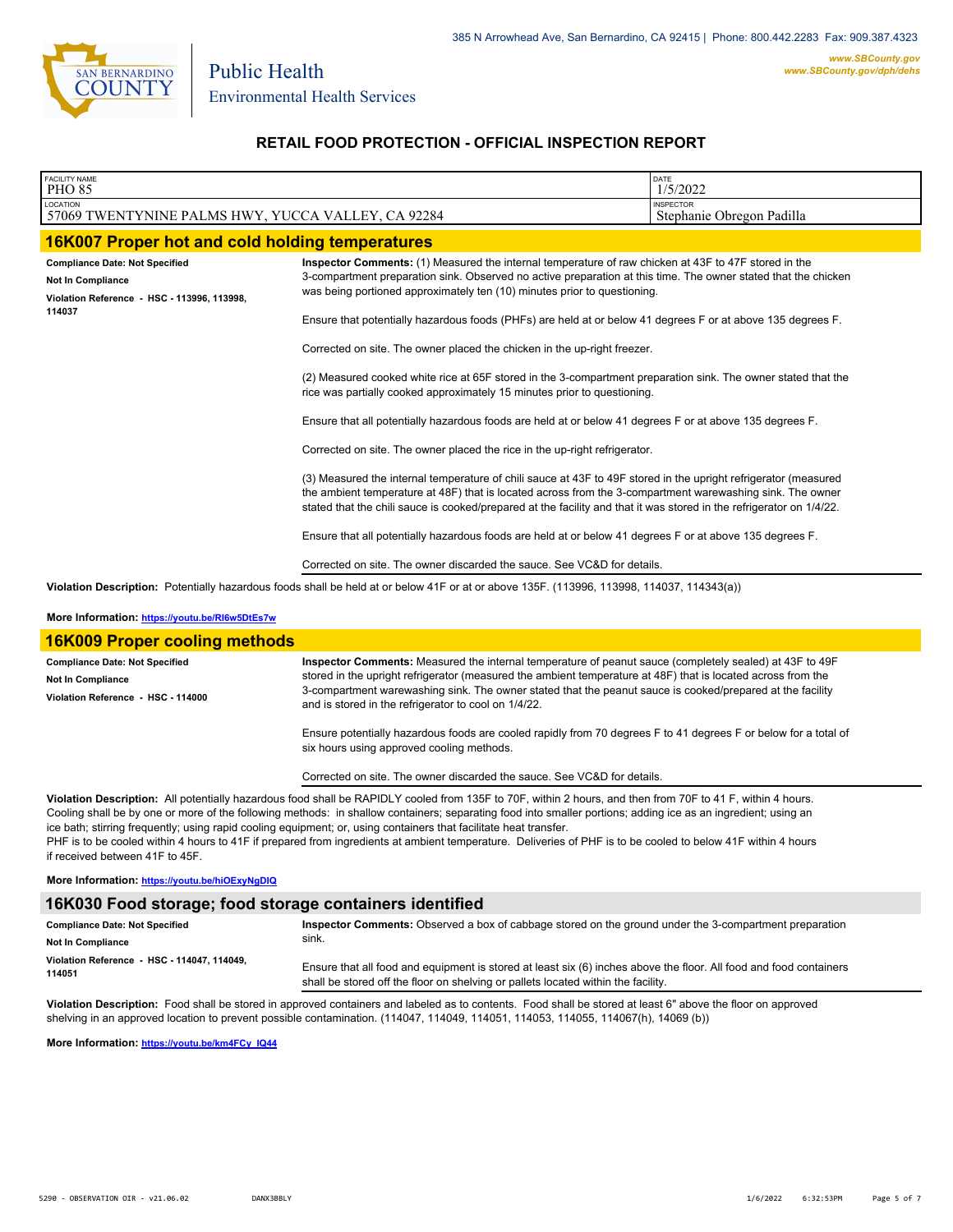

### **RETAIL FOOD PROTECTION - OFFICIAL INSPECTION REPORT**

| <b>FACILITY NAME</b>                                                                                                                                                                                                                                                                                                                                                                       |                                                                                                                                                                                                                                                                                                                                                                                                                                                                                                                                                                 | DATE                                          |  |  |
|--------------------------------------------------------------------------------------------------------------------------------------------------------------------------------------------------------------------------------------------------------------------------------------------------------------------------------------------------------------------------------------------|-----------------------------------------------------------------------------------------------------------------------------------------------------------------------------------------------------------------------------------------------------------------------------------------------------------------------------------------------------------------------------------------------------------------------------------------------------------------------------------------------------------------------------------------------------------------|-----------------------------------------------|--|--|
| <b>PHO 85</b>                                                                                                                                                                                                                                                                                                                                                                              |                                                                                                                                                                                                                                                                                                                                                                                                                                                                                                                                                                 | 1/5/2022                                      |  |  |
| LOCATION<br>57069 TWENTYNINE PALMS HWY, YUCCA VALLEY, CA 92284                                                                                                                                                                                                                                                                                                                             |                                                                                                                                                                                                                                                                                                                                                                                                                                                                                                                                                                 | <b>INSPECTOR</b><br>Stephanie Obregon Padilla |  |  |
|                                                                                                                                                                                                                                                                                                                                                                                            | 16K035 Equipment/Utensils - approved; installed; clean; good repair, capacity                                                                                                                                                                                                                                                                                                                                                                                                                                                                                   |                                               |  |  |
| <b>Compliance Date: Not Specified</b><br><b>Not In Compliance</b><br>Violation Reference - HSC - 114130, 114130.1,<br>114130                                                                                                                                                                                                                                                               | Inspector Comments: (1) Observed the following items to be non-approved:<br>- One (1) George Forman Grill (labeled for household use only) located on the table to the left of the cooking<br>line, outside of the hood. The owner stated that this unit is used to cook raw chicken.<br>- Two (2) Walmart Microwave ovens located across from the cooking line and at the front service station. The<br>owner and employee stated that these microwaves are used to reheat customer food.<br>- One (1) Fridgaire up-right freezer used to store customer food. |                                               |  |  |
|                                                                                                                                                                                                                                                                                                                                                                                            | Ensure to only utilize approved equipment. To ensure, consult Plan Check before purchasing or installing new<br>equipment. Plan Check can be reached at 1800-442-2283.                                                                                                                                                                                                                                                                                                                                                                                          |                                               |  |  |
|                                                                                                                                                                                                                                                                                                                                                                                            | (2) Observed no hot water at the hand sink. The owner stated that the hot water was turned off due to a water<br>leak from the faucet.                                                                                                                                                                                                                                                                                                                                                                                                                          |                                               |  |  |
|                                                                                                                                                                                                                                                                                                                                                                                            | Ensure all sinks are able to provide hot water that measures a minimum of 120F from the faucet.                                                                                                                                                                                                                                                                                                                                                                                                                                                                 |                                               |  |  |
|                                                                                                                                                                                                                                                                                                                                                                                            | Corrected on site. The owner repaired the sink and restored the hot water supply (measured at 120F+) at the<br>time of the inspection.                                                                                                                                                                                                                                                                                                                                                                                                                          |                                               |  |  |
|                                                                                                                                                                                                                                                                                                                                                                                            | (3) Measured the ambient temperature of the upright refrigerator at 48F (holding potentially hazardous food),<br>unit located across from the 3-comparment warewashing sink.                                                                                                                                                                                                                                                                                                                                                                                    |                                               |  |  |
|                                                                                                                                                                                                                                                                                                                                                                                            | Discontinue the use of this equipment for the storage of potentially hazardous food. Repair the refrigeration unit.<br>All utensils and equipment shall be fully operative and in good repair. Ensure the unit maintains the internal<br>temperature of potentially hazardous foods at 41F or below.                                                                                                                                                                                                                                                            |                                               |  |  |
|                                                                                                                                                                                                                                                                                                                                                                                            | Corrected on site. The owner adjusted the ambient temperature of the unit to measure 42F.                                                                                                                                                                                                                                                                                                                                                                                                                                                                       |                                               |  |  |
| Violation Description: All utensils and equipment shall be fully operative and in good repair. (114175). All utensils and equipment shall be approved,<br>installed properly, and meet applicable standards. (114130, 114130.1, 114130.2, 114130.3, 114130.4, 114130.5, 114132, 114133, 114137, 114139, 114139, 114153,<br>114155, 114163, 114165, 114167, 114169, 114177, 114180, 114182) |                                                                                                                                                                                                                                                                                                                                                                                                                                                                                                                                                                 |                                               |  |  |
| 16K052 VC & D                                                                                                                                                                                                                                                                                                                                                                              |                                                                                                                                                                                                                                                                                                                                                                                                                                                                                                                                                                 |                                               |  |  |
| <b>Compliance Date: Not Specified</b>                                                                                                                                                                                                                                                                                                                                                      | Inspector Comments: The owner voluntarily consented to the condemnation and destruction of approximately<br>five (5) ounces of chili sauce and approximately three (3) pounds of peanut sauce.                                                                                                                                                                                                                                                                                                                                                                  |                                               |  |  |
| Reference - HSC - 113980                                                                                                                                                                                                                                                                                                                                                                   |                                                                                                                                                                                                                                                                                                                                                                                                                                                                                                                                                                 |                                               |  |  |
| Description: Operator has voluntarily consented to the condemnation and destruction of food as said material being unfit for human consumption or<br>otherwise in violation of California Health and Safety Code, Division 104, Part 5, Chapter 1 through 8, the disposition of which is provided for by Chapter 8,<br>Article 3, Section 111895.                                          |                                                                                                                                                                                                                                                                                                                                                                                                                                                                                                                                                                 |                                               |  |  |
|                                                                                                                                                                                                                                                                                                                                                                                            | "I (We) hereby voluntarily agree to the condemnation and destruction of the following material(s) listed in violation number 52. By signing this Offical<br>Inspection Report (OIR), I (We) hereby release the County of San Bernardino and its agent from any and all liability."                                                                                                                                                                                                                                                                              |                                               |  |  |
| <b>16K049 Permits Available</b>                                                                                                                                                                                                                                                                                                                                                            |                                                                                                                                                                                                                                                                                                                                                                                                                                                                                                                                                                 |                                               |  |  |
| Comply by: 1/6/2022                                                                                                                                                                                                                                                                                                                                                                        | Inspector Comments: Observed the facility doing business as Thai and Lao Cuisine. Upon questioning, the                                                                                                                                                                                                                                                                                                                                                                                                                                                         |                                               |  |  |
| <b>Not In Compliance</b>                                                                                                                                                                                                                                                                                                                                                                   | owner stated that she is a new owner and that the facility opened on 11/20/21.                                                                                                                                                                                                                                                                                                                                                                                                                                                                                  |                                               |  |  |
| Violation Reference - HSC - 114067(b, c),<br>114381 (a)                                                                                                                                                                                                                                                                                                                                    | A food facility shall not be open for business without a valid permit. Obtain a San Bernardino County Health<br>Permit within 72 hours. Failure to comply will result in the closure of this facility and /or further legal action.                                                                                                                                                                                                                                                                                                                             |                                               |  |  |
|                                                                                                                                                                                                                                                                                                                                                                                            | Note: The owner submitted the Transfer of Ownership form to Environmental Health Services at the time of<br>inspection.                                                                                                                                                                                                                                                                                                                                                                                                                                         |                                               |  |  |

**Violation Description:** A food facility shall not be open for business without a valid permit. A permit shall be valid only for the specified permittee, location, and type of food sales or distribution activity. No food facility shall conduct activities that are inconsistent with the permit(s) issued by the enforcement agency. (114067(b) & (c), 114381 (a), 114381.2, 114387)

### **Overall Inspection Comments**

Complaint Closed.

#### **FREE Classes to L.E.A.R.N!**

Liaison Education And Risk Network (L.E.A.R.N.) is a FREE class based on the fundamentals of Active Managerial Control and [the Centers](http://wp.sbcounty.gov/dph/events/) for Disease Control and Prevention's five risk factors that lead to foodborne illnesses. Find out when the next L.E.A.R.N. class is by checking our calendar.